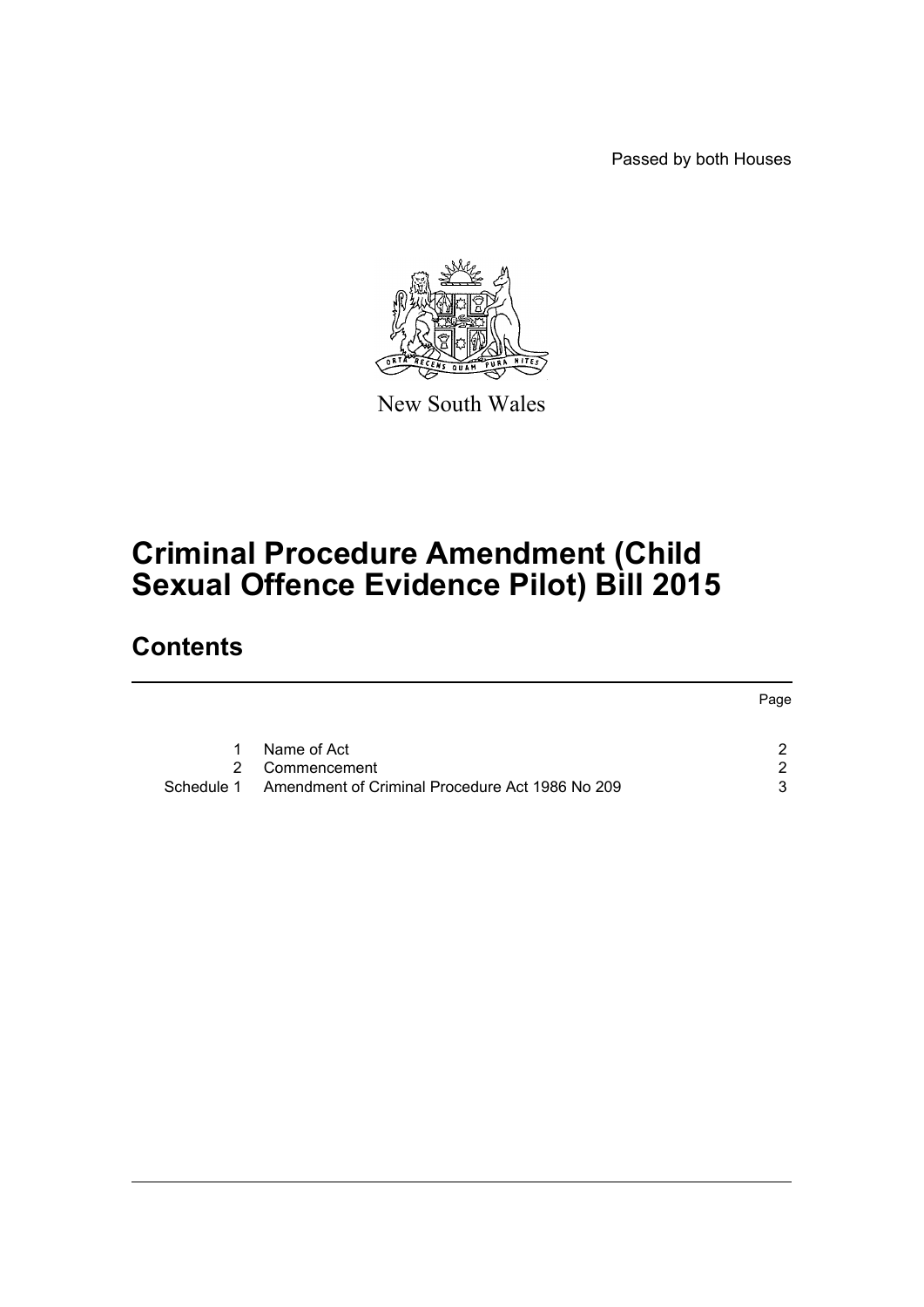*I certify that this public bill, which originated in the Legislative Assembly, has finally passed the Legislative Council and the Legislative Assembly of New South Wales.*

> *Clerk of the Legislative Assembly. Legislative Assembly, Sydney,* , 2015



New South Wales

# **Criminal Procedure Amendment (Child Sexual Offence Evidence Pilot) Bill 2015**

Act No , 2015

An Act to amend the *Criminal Procedure Act 1986* in relation to a pilot scheme to make further provision with respect to the giving of evidence by children in criminal proceedings concerning prescribed sexual offences.

*I have examined this bill and find it to correspond in all respects with the bill as finally passed by both Houses.*

*Assistant Speaker of the Legislative Assembly.*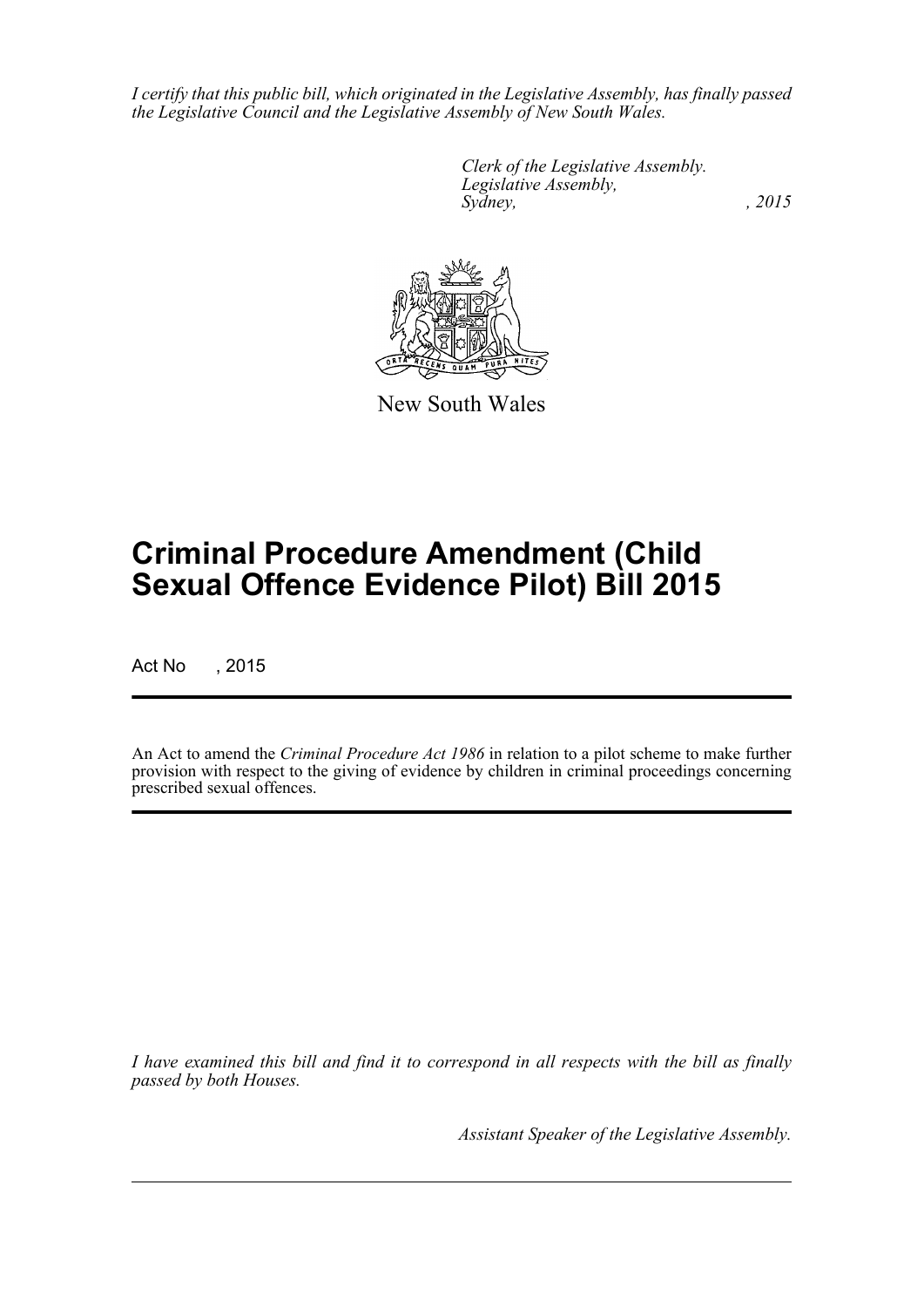Criminal Procedure Amendment (Child Sexual Offence Evidence Pilot) Bill 2015 [NSW]

## <span id="page-2-0"></span>**The Legislature of New South Wales enacts:**

## **1 Name of Act**

This Act is the *Criminal Procedure Amendment (Child Sexual Offence Evidence Pilot) Act 2015*.

## <span id="page-2-1"></span>**2 Commencement**

This Act commences on the date of assent to this Act.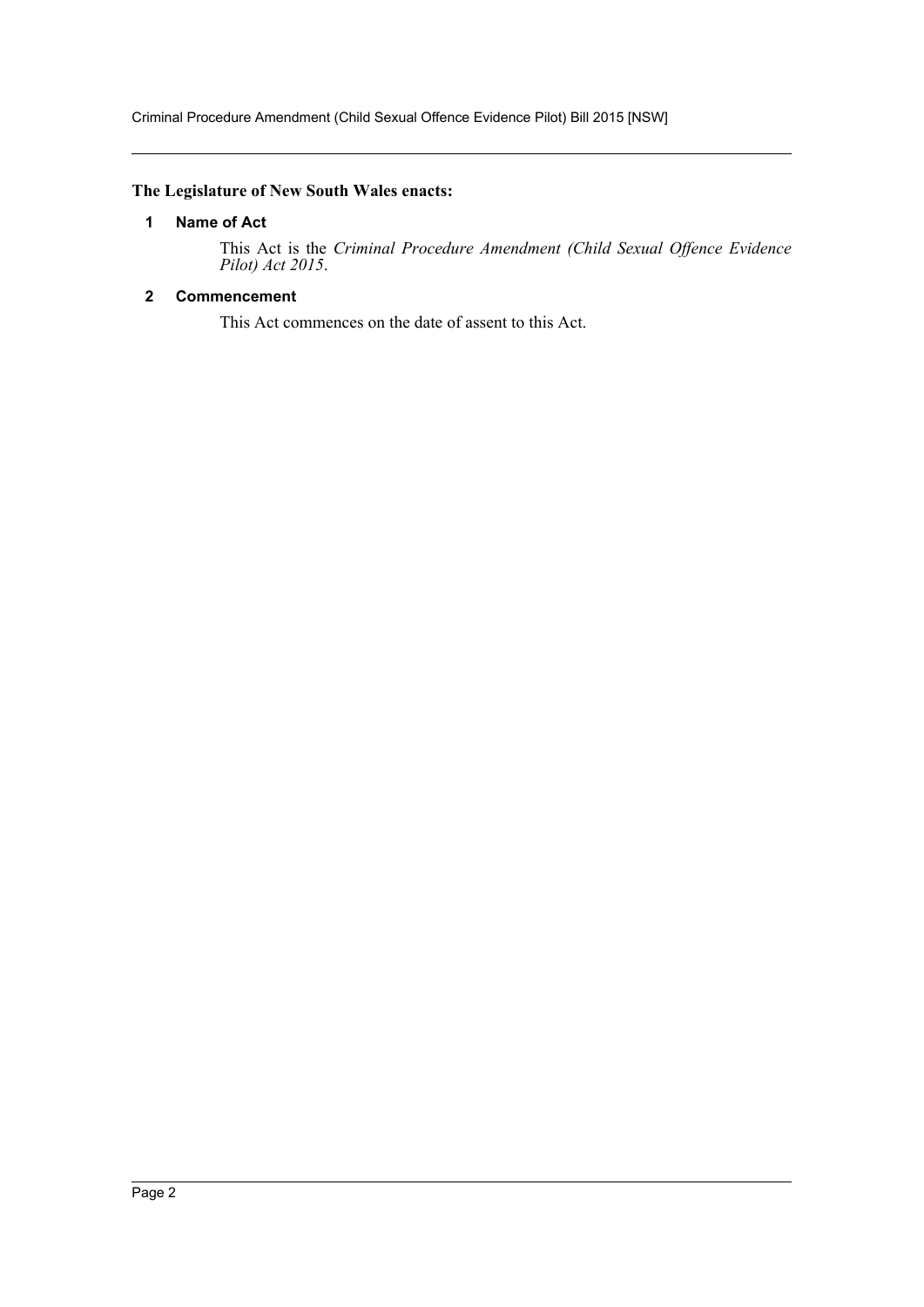## <span id="page-3-0"></span>**Schedule 1 Amendment of Criminal Procedure Act 1986 No 209**

## **Schedule 2 Savings, transitional and other provisions**

Insert after Part 28:

## **Part 29 Provisions relating to child sexual offence evidence pilot scheme**

## **Division 1 Preliminary**

## **81 Duration of pilot scheme**

This Part operates from 31 March 2016 until 31 March 2019 (or such later date as is prescribed by the regulations).

## **82 Definitions**

In this Part:

*child* means a child who is under 18 years of age.

## *children's champion* or *witness intermediary*—see clause 88.

*Court* means the District Court.

*pre-recorded evidence hearing*—see clause 84.

*prescribed places* means the following:

- (a) Newcastle,
- (b) Downing Centre, Sydney,
- (c) such other places as may be prescribed by the regulations.

*prescribed sexual offence*—see section 3 (1).

### *recording* means:

- (a) an audio recording, or
- (b) a video and audio recording.

*witness*, in relation to proceedings to which this Part applies, means a child who is a complainant in the proceedings.

### **83 Application of Part**

- (1) This Part applies to proceedings before the Court sitting at a prescribed place in relation to a prescribed sexual offence (whenever committed) commenced by a court attendance notice filed or indictment presented:
	- (a) on or after the commencement of this Part, or
	- (b) before the commencement of this Part but only if the matter has not been listed for trial before that commencement.
- (2) This Part applies at any stage of such a proceeding, including an appeal or rehearing.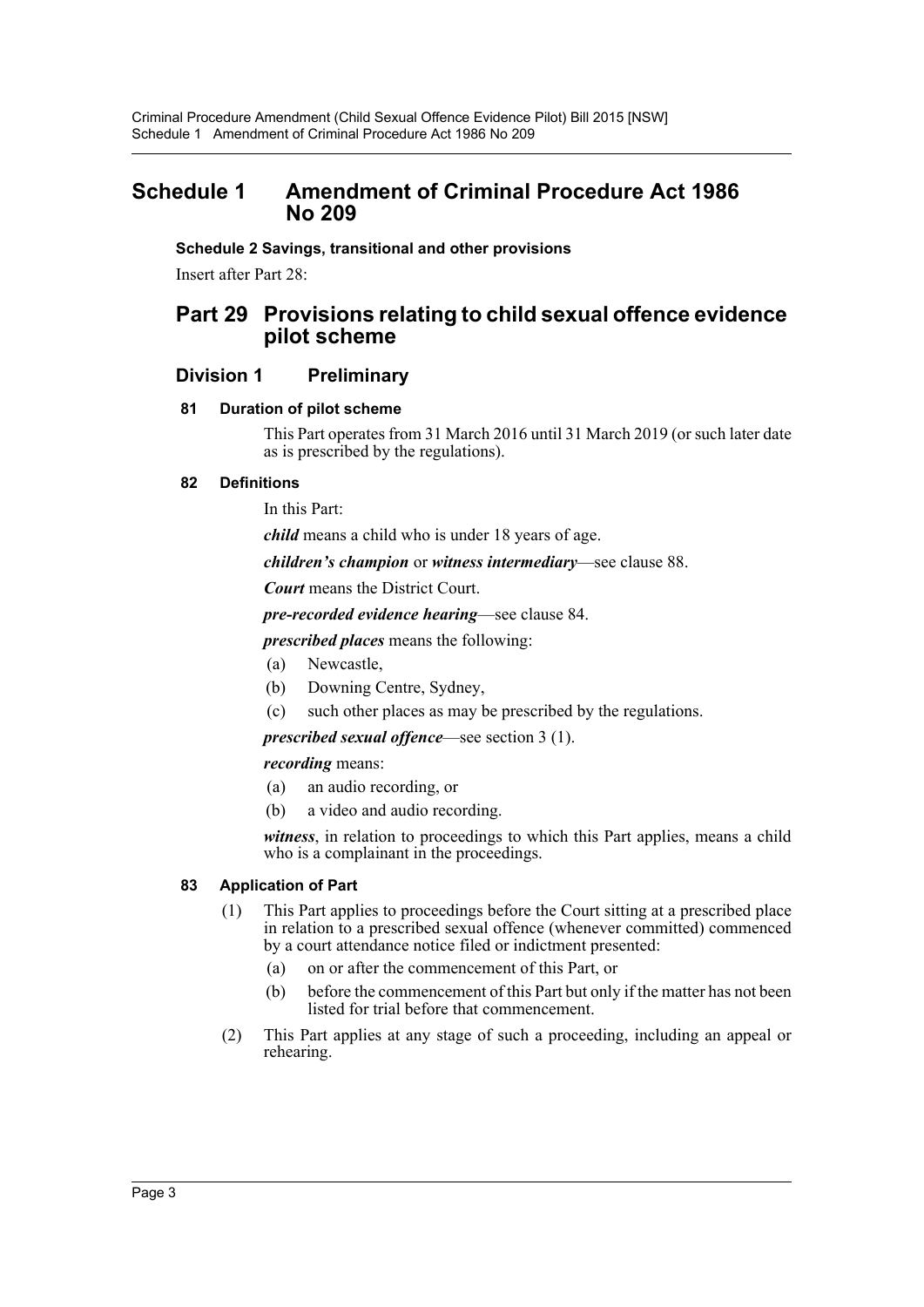## **Division 2 Pre-recorded evidence hearings**

## **84 Pre-recorded evidence hearing**

- (1) Subject to any contrary order of the Court, evidence of a witness in proceedings to which this Part applies who is less than 16 years of age when the evidence is given must be given at a hearing under clause 85 (a *pre-recorded evidence hearing*) in accordance with that clause.
- (2) The Court may, on its own motion or on the application of a party to proceedings to which this Part applies, order that evidence of a witness in the proceedings who is 16 or more years of age when the order is made, be given at a pre-recorded evidence hearing in accordance with clause 85.
- (3) The evidence is to be subsequently dealt with in accordance with clause 85.
- (4) The Court may make an order under subclause (1) or (2) only if it is satisfied that it is appropriate to do so in the interests of justice.
- (5) The wishes and circumstances of the witness and the availability of court and other facilities necessary for a pre-recorded evidence hearing to take place are the primary factors to be considered by the Court in determining whether to make an order under subclause (1).
- (6) Without limiting the other factors that the Court may take into account in determining whether to make an order under subclause (1), the Court may also take into consideration the following:
	- (a) sufficiency of preparation time for both parties,
	- (b) continuity and availability of counsel at both the pre-recorded evidence hearing and the trial,
	- (c) any other relevant matter.
- (7) A witness who was a child when an order was made under this clause is entitled to continue to give evidence in accordance with the order even if the person becomes an adult before the conclusion of the proceeding concerned.

#### **85 Provisions relating to timing and other aspects of pre-recorded evidence hearing**

- (1) A pre-recorded evidence hearing is to be held as soon as practicable after the date listed for the accused person's first appearance in the Court in the proceedings, but not before the prosecution has made the pre-trial disclosure required by section 141.
- (2) At the pre-recorded evidence hearing, the witness is entitled to give, and may give:
	- (a) evidence in chief—as provided by section 306U, and
	- (b) any other evidence—by closed-circuit television facilities or by means of any other technology prescribed by the regulations for the purposes of this clause.
- (3) The pre-recorded evidence hearing is to be held in the absence of the jury (if any).
- (4) Evidence given at the pre-recorded evidence hearing is to be recorded and subsequently viewed or heard (or both) by the Court in the presence of the jury (if any).
- (5) A witness who gives evidence at a pre-recorded evidence hearing must not, unless the witness otherwise chooses, be present in the Court, or be visible or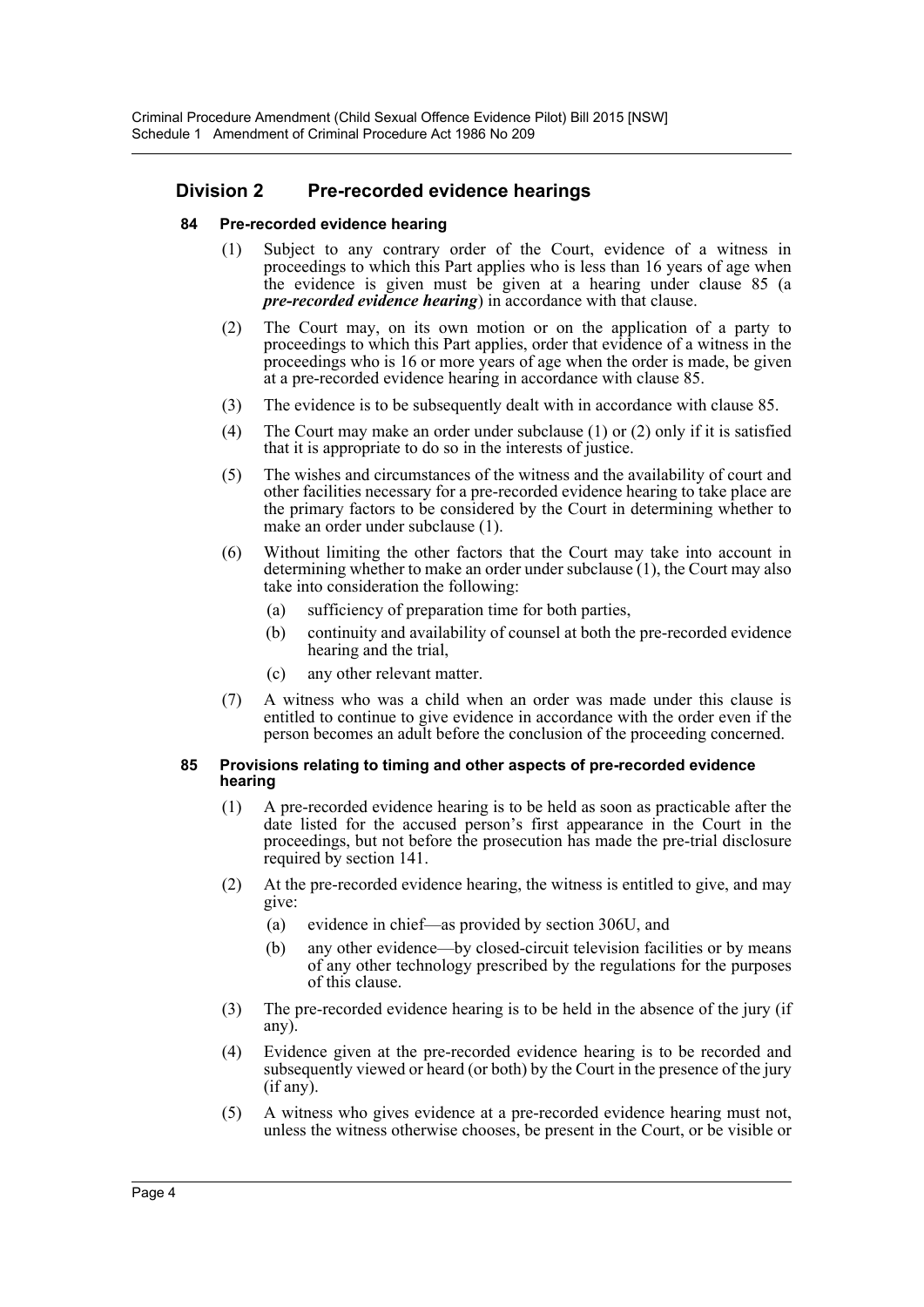audible to the Court by closed-circuit television or other technology while it is viewing or hearing a recording made as provided by section 306U or made at the hearing.

(6) If evidence in chief is given under subclause (2) (a), section 306U (3) is to be read as if it required the witness to be available for cross-examination or re-examination under subclause (2) (b).

## **86 Access to recording and transcripts**

- (1) The accused person, and his or her Australian legal practitioner (if any), are not entitled to be given possession of a recording made under this Part or a copy of it (despite anything to the contrary in this Act or the *Evidence Act 1995*).
- (2) However, the accused person and his or her Australian legal practitioner (if any) are to be given reasonable access to the recording to enable them to listen or view the recording, or both.
- (3) This may require access to be given on more than one occasion.
- (4) The regulations may make provision for the procedures to be followed in connection with the giving of access under this clause, and may provide for the giving of access to other persons assisting the accused person or his or her Australian legal practitioner.
- (5) The Court may order that a transcript be supplied to the Court or jury (if any), or both, of all or part of a recording made under this Part if it appears to the Court that a transcript would be likely to aid its or the jury's comprehension of the evidence.

## **87 Witness may give further evidence only with leave**

- (1) A witness in proceedings to which this Part applies whose evidence is pre-recorded at a pre-recorded evidence hearing cannot give further evidence without the leave of the Court.
- (2) An application for leave may be made by any party to the proceedings.
- (3) The Court must not give leave under subclause (1) unless it is satisfied:
	- (a) that the witness or other party is seeking leave because of becoming aware of a matter of which the party could not reasonably have been aware at the time of the recording, or
	- (b) it is otherwise in the interests of justice to give leave.
- (4) The further evidence is, so far as practicable, to be given by pre-recording at a hearing in the same way as the original pre-recorded evidence unless the Court otherwise directs.
- (5) Subclause (1) applies despite anything to the contrary in this Act or the *Evidence Act 1995*.

## **Division 3 Children's champions**

## **88 Role of children's champions**

- (1) A person appointed as a *children's champion* (who may also be called a *witness intermediary*) for a witness is to communicate and explain:
	- (a) to the witness, questions put to the witness, and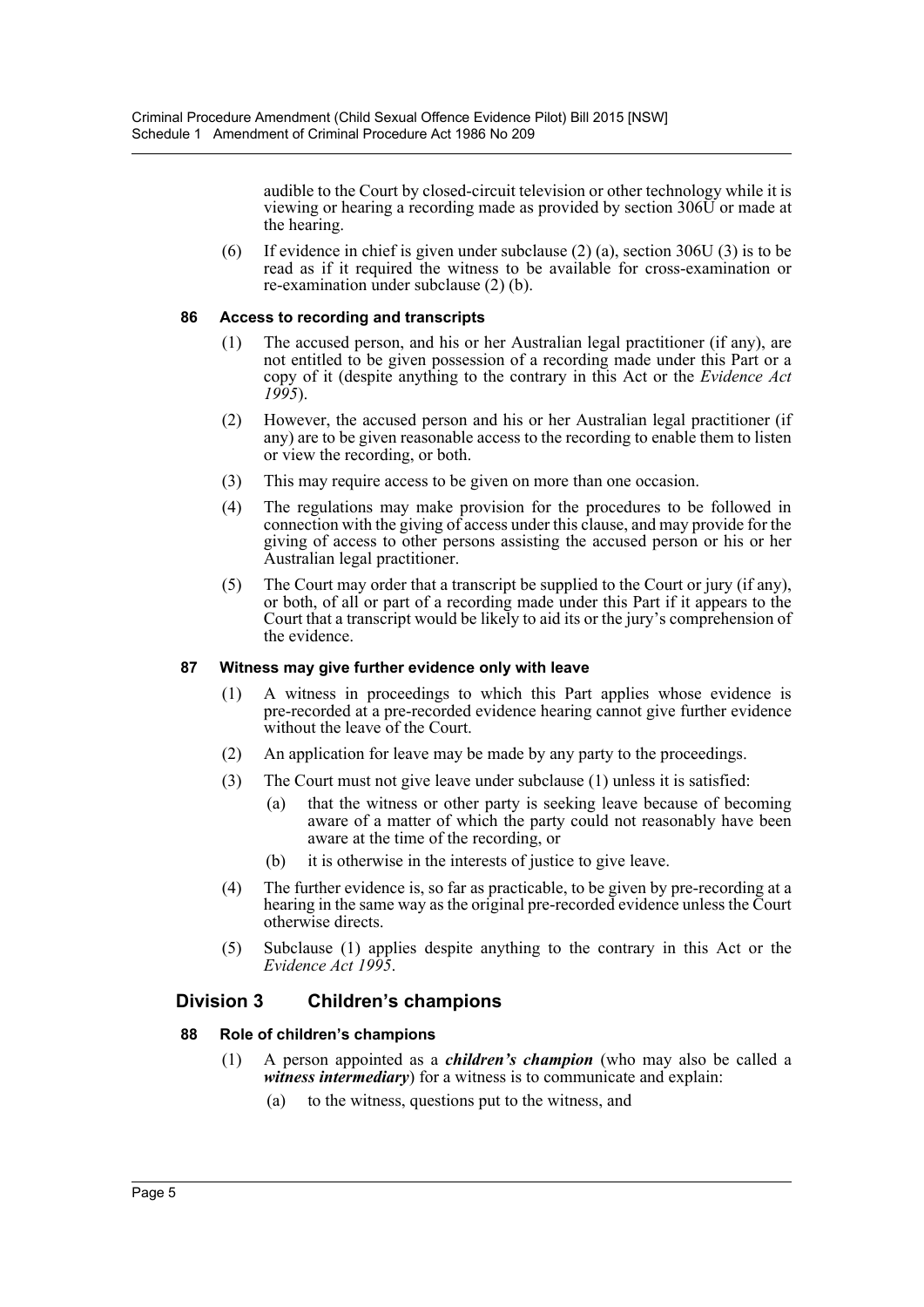(b) to any person asking such a question, the answers given by the witness in replying to them,

and to explain such questions or answers so far as necessary to enable them to be understood by the witness or person in question.

(2) A children's champion for a witness is an officer of the Court and has a duty to impartially facilitate the communication of, and with, the witness so the witness can provide the witness's best evidence.

### **89 Appointment of children's champions**

- (1) Victims Services in the Department of Justice (or another agency nominated by the Attorney General) is to establish a panel of persons who are suitable persons to be appointed as children's champions.
- (2) A person must not be included on a panel unless the person has a tertiary qualification in Psychology, Social Work, Speech Pathology or Occupational Therapy or such other qualifications, training, experience or skills as may be prescribed by the regulations (or both).
- (3) For the purposes of proceedings to which this Part applies, the Court:
	- (a) must (except as provided by subclause (4)) appoint a children's champion for a witness who is less than 16 years of age, and
	- (b) may, on its own motion or the application of a party to the proceedings, appoint a children's champion for a witness who is 16 or more years of age if satisfied that the witness has difficulty communicating.
- (4) The Court is not required to appoint a children's champion if it considers:
	- (a) there is no person on the panel established under this clause available to meet the needs of the witness, or
	- (b) it is otherwise not practical to appoint a children's champion, or
	- (c) it is unnecessary or inappropriate to appoint a children's champion, or
	- (d) it is not otherwise in the interests of justice to appoint a children's champion.
- (5) A person must not be appointed as a children's champion for a witness if the person:
	- (a) is a relative, friend or acquaintance of the witness, or
	- (b) has assisted the witness in a professional capacity (otherwise than as a children's champion), or
	- (c) is a party or potential witness in the proceedings concerned.
- (6) The children's champion appointed for a witness must, if requested by the Court, provide a written report, on the communication needs of the witness.
- (7) A copy of any such report is to be provided to the parties to the proceedings concerned before the witness gives evidence in the proceedings.

### **90 Giving of evidence of witness in presence of children's champion**

(1) Subject to the rules of court and any practice direction, in a proceeding to which this Part applies, the evidence of a witness for whom a children's champion has been appointed is to be given in the presence of the children's champion.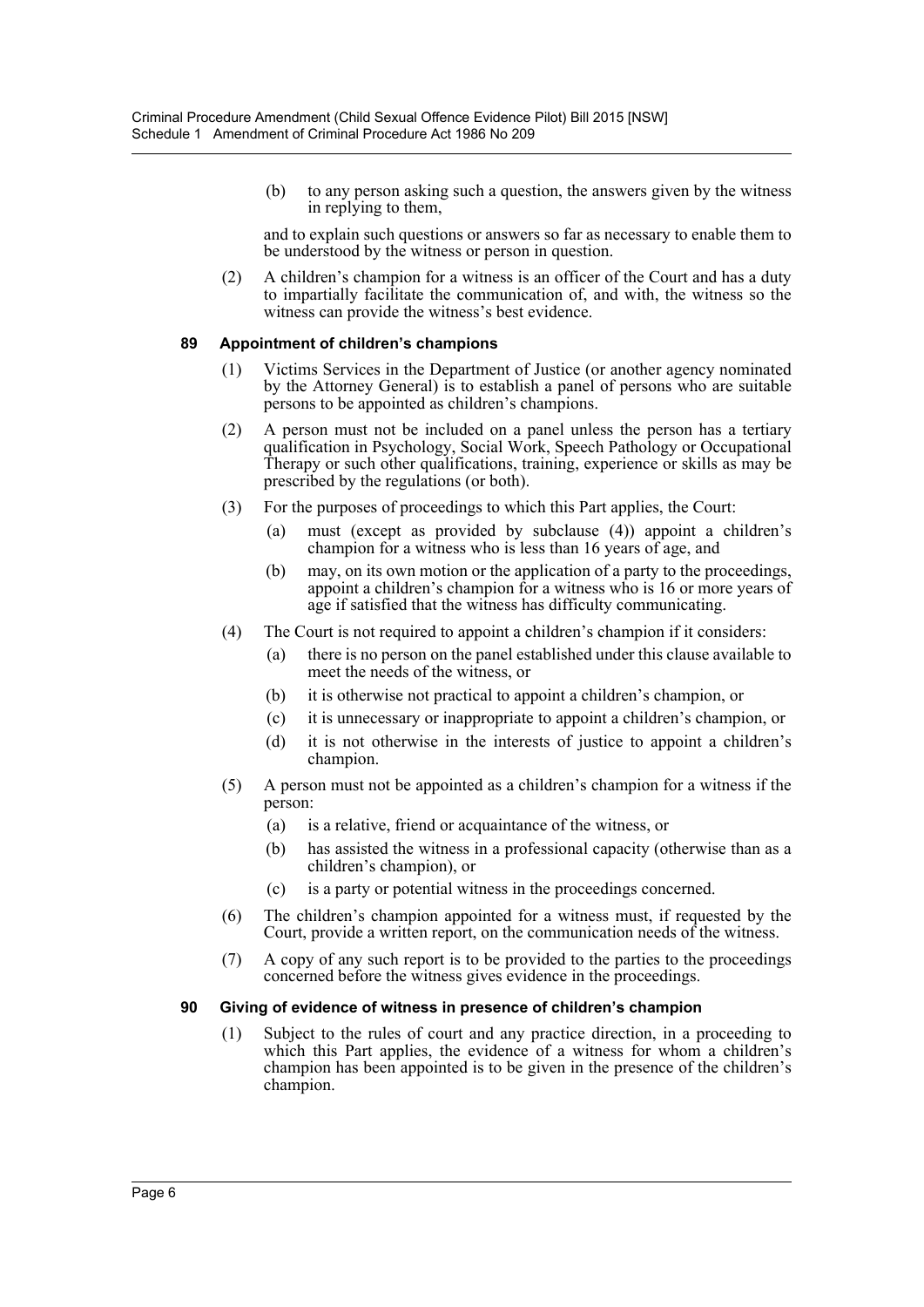- (2) The evidence is to be given in circumstances in which:
	- (a) the Court and any Australian legal practitioner acting in the proceedings are able to see and hear the giving of the evidence and are able to communicate with the children's champion, and
	- (b) except in the case of evidence given under Part 6 of Chapter 6 or this Part by a recording, the jury are able to see and hear the giving of the evidence.
- (3) During any part of the proceedings to which this Part applies in which a children's champion for a witness is present, the children's champion is exempt from any requirement or direction under this Act that requires the proceedings or part of the proceedings to be heard in camera.
- (4) The provisions of the *Evidence Act 1995* apply to and in respect of a person who acts as a children's champion for a witness in the same way as they apply to and in respect of an interpreter under that Act. **Note.** Section 22 of the *Evidence Act 1995* requires an interpreter to take an oath, or make an affirmation, before acting as an interpreter.
- (5) The regulations may prescribe the form of oath or affirmation to be taken by the children's champion for the purposes of subclause (4).

## **Division 4 General**

## **91 Warnings**

In any proceedings to which this Part applies, in which evidence of a witness is given by a pre-recording or a children's champion is used, the Court must:

- (a) inform the jury that it is standard procedure to give evidence in that way or to use a children's champion in such proceedings, and
- (b) warn the jury not to draw any inference adverse to the accused person or to give the evidence any greater or lesser weight because evidence was given in that way or a children's champion used.

### **92 Relationship to other provisions of this Act**

- (1) Except as provided by this Part, the regulations or rules of court, this Part does not affect the application of this Act to proceedings for offences to which this Part applies.
- (2) In particular, and without limiting subclause (1), the provisions of this Part are in addition to, and do not affect the following:
	- (a) the entitlement of a witness to give, and the giving of, evidence under Parts 5 and 6 of Chapter 6,
	- (b) the rights of the accused person under those Parts,
	- (c) any powers of the Court under those Parts.

### **93 Regulations and rules of court**

- (1) The regulations may make provision for or with respect to the following:
	- (a) the giving, taking, recording and access to evidence of witnesses under this Part,
	- (b) children's champions.
- (2) Rules of court may (subject to the regulations) be made for or with respect to any matter referred to in subclause  $(1)$ .